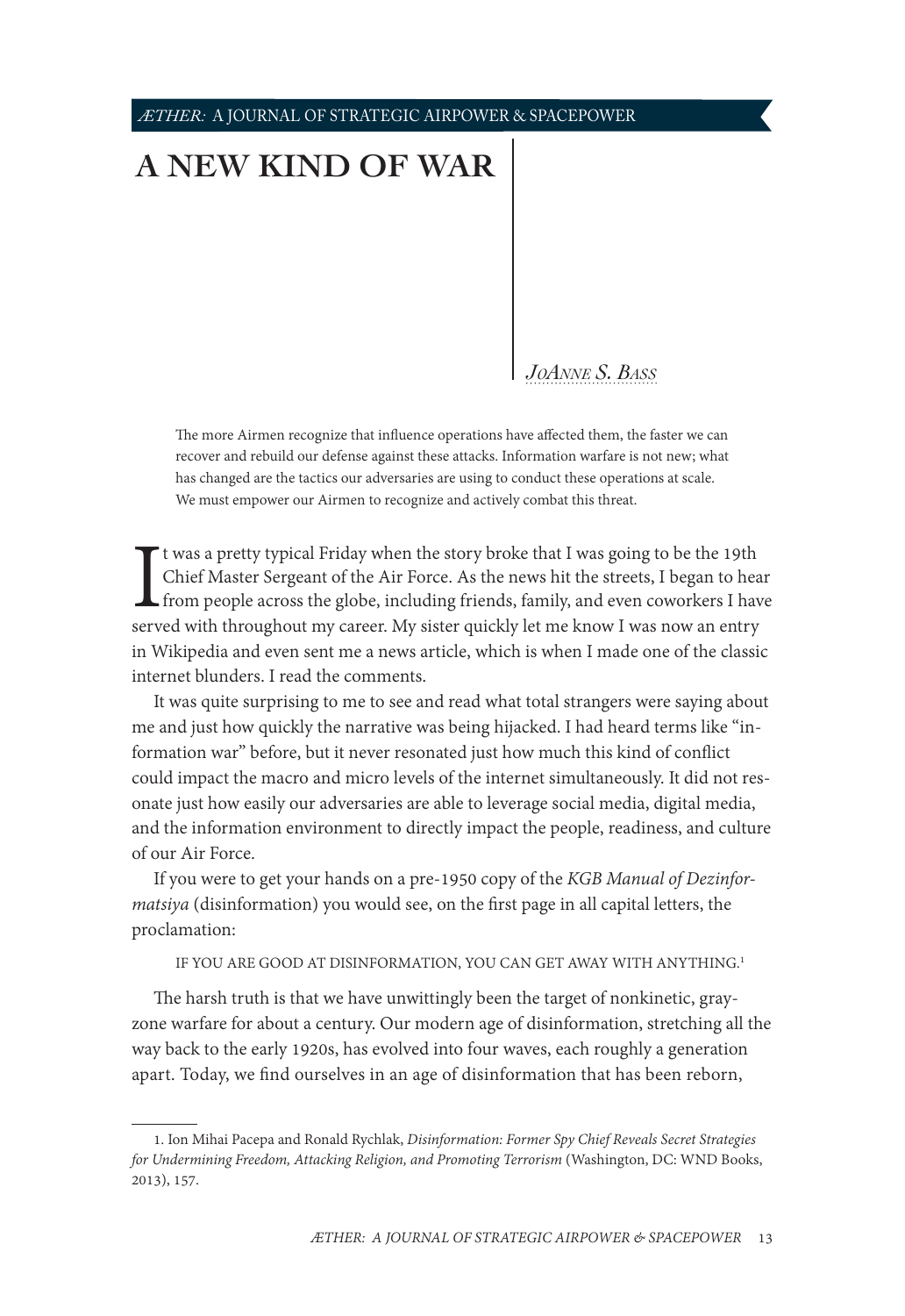reshaped, and refined with new technologies and a culture more and more dependent on the internet.<sup>2</sup>

This means a generation of America's sons and daughters enter our Air Force after spending a daily average of 58 minutes on Facebook, 53 minutes on Instagram, 50 minutes on Snapchat, and roughly 40 minutes on YouTube.3 Putting that into context, Malcolm Gladwell, in his book *Outliers: The Story of Success*, proposed that if someone spent 10,000 hours in practice or preparation within a given field, they could reach an "expert" level.4 Taking into account that most people use multiple platforms, it would take someone about nine years to be a social media master.

Here is the problem: In a world shaped more and more by algorithms and artificial intelligence, are those nine years making us masters of social media, or is social media becoming a master of us? Every time we open Facebook, Instagram, or even Google, we are feeding an algorithm that is designed to learn and predict our patterns. From there, the algorithm delivers custom-tailored information to our timelines that it thinks we want to see. It does not matter what that information is, who authored it, or even if it is factual. All that algorithm is concerned with is delivering content designed to keep us on those platforms longer.

Our adversaries know this. They fundamentally understand the dopamine rush that comes from engagement on social media.<sup>5</sup> They know social media takes advantage of a desire for validation, and they will intentionally put content on those platforms that causes people to react without thinking. They will look for opportunities to leverage internal conflict within our country for their own gain. China calls this "looting a burning house," and it is one of the 36 stratagems that make up a foundational principle of the "Hundred-Year Marathon."6

China is coming for us. Not just militarily, but economically, socially, and yes, even digitally. They are tired of living in what they call a "century of humiliation" and have announced that by 2049 they will take their stand as the world dominant power. This is not an assumption or speculation by the US military. It is a fact.

"In the future, direct confrontation between China and the United States will be unavoidable," said Li Lanquing, former vice premier of the People's Republic of China.<sup>7</sup> That direct confrontation could come in many forms, especially considering how reliant we have become on the digital environment. If China, Russia, or any of our

<sup>2.</sup> Thomas Rid, *Active Measures: The Secret History of Disinformation and Political Warfare* (New York: Farrar, Straus and Giroux, 2020), 6.

<sup>3.</sup> Catherine Hiley, "How Much of Your Time is Screen Time?," USwitch, June 15, 2021, [https://www](https://www.uswitch.com/mobiles/screentime-report/) [.uswitch.com/](https://www.uswitch.com/mobiles/screentime-report/).

<sup>4.</sup> Malcolm Gladwell, *Outliers: The Story of Success* (New York: Little, Brown, and Company, 2008), ch. 2.

<sup>5.</sup> Trevor Haynes, "Dopamine, Smartphones & You: A Battle for Your Time," SITNBoston (blog), May 1, 2018, [https://sitn.hms.harvard.edu/](https://sitn.hms.harvard.edu/flash/2018/dopamine-smartphones-battle-time/).

<sup>6.</sup> Peter Taylor, *The Thirty-Six Stratagems: A Modern Interpretation of a Strategy Classic* (Oxford: Infinite Ideas, 2013), ch. 5.

<sup>7.</sup> Michael Pillsbury, *The Hundred-Year Marathon: China's Secret Strategy to Replace America as the Global Superpower* (New York: St. Martin's Griffin, 2016), 95.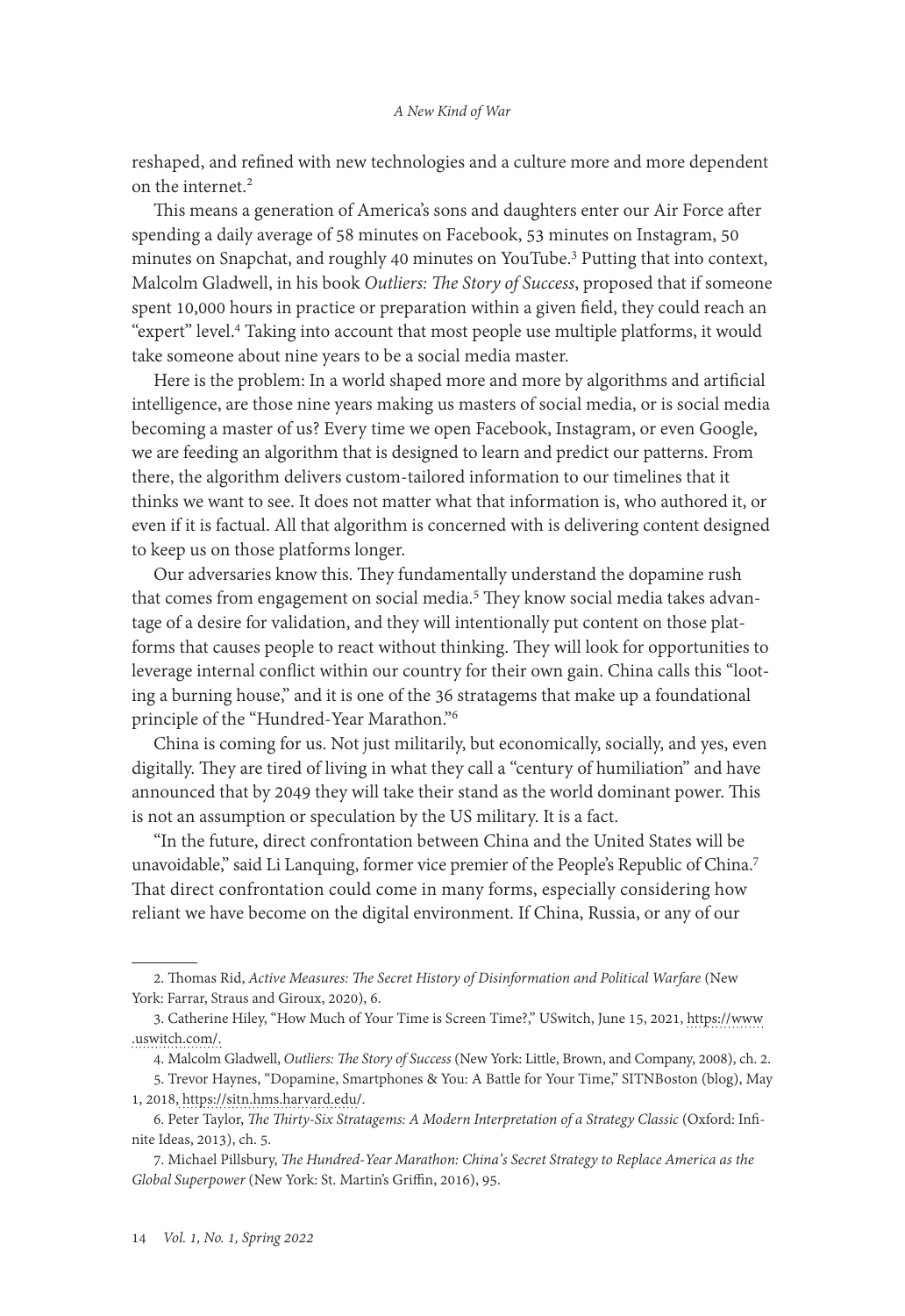adversaries hacks one of our satellites, then our way of life—things like putting gas in our cars, accessing our bank accounts, or even calling home—could be disrupted. Combine this kind of attack with a constant flow of influence operations and you have a recipe for destabilization.

That destabilization gets played out at scale and speed across a digital environment where fact loses to fiction on a daily basis. It happens all the time. Social media is designed to hold us in a reactionary state where critical thinking cannot gain a foothold. That is when the trolls come out from under the bridge. Even though adversaries like Russia employ paid internet trolls to sow discord and division, the vast majority of trolling comes from average people giving in to anger online.

"In a report titled 'Anyone Can Become a Troll,' a team of researchers found that mounting anger turns users toward trolling behavior," said Dr. Peter Singer. "And just like conspiracy theories, the more the anger spreads, the more internet users are made susceptible to it."8 The problem with trolling is that it does not always stay online. The outrage born in the digital domain exists in a sea of potential energy that holds our thoughts, ideas, beliefs, knowledge, and emotions. The Chinese call this *shi*, and the Chinese government actively looks for ways to turn that potential energy into kinetic energy for its own strategic advantage.<sup>9</sup> They are also quite happy to "kill with a borrowed knife," letting Russia continue their influence operations, which distracts us from the true motives of both countries.<sup>10</sup>

Understandably, this paints a pretty bleak picture of the digital domain, which always brings about the argument of whether or not we should continue to engage on social media. Unfortunately, the information environment is a battlespace that can no longer be ignored. The Airmen we are recruiting today will inherit this new kind of war—one that requires them to extend their capabilities across multiple domains. We cannot avoid information warfare, but we can properly educate and train our Airmen on how to fight in it.

"Social media is extraordinarily powerful, but also easily accessible and pliable," said Singer. "Across it play out battles for not just every issue you care about, but for the future itself."<sup>11</sup> He is right, and he is also right in the fact that we all have a choice in defining the role we play and the influence we have on others within our network. The speed and scale at which information comes at us online is overwhelming and pushes us to abandon critical thinking. We need to teach all Airmen, at all levels, to truly understand this environment and how it impacts them both online and offline.

We need our Airmen to understand that the expectations of their conduct do not end when they go online. Quite the opposite, in fact. As highly contested as the information environment is, we need our Airmen to be true ambassadors of our core values.

<sup>8.</sup> P. W. Singer and Emerson T. Brooking, *LikeWar: The Weaponization of Social Media* (New York: First Mariner Books, 2018), 165.

<sup>9.</sup> Pillsbury, *Hundred-Year Marathon*, 238.

<sup>10.</sup> Taylor, *Thirty-Six Stratagems*, ch. 3.

<sup>11.</sup> Singer and Brooking, *LikeWar*, 273.